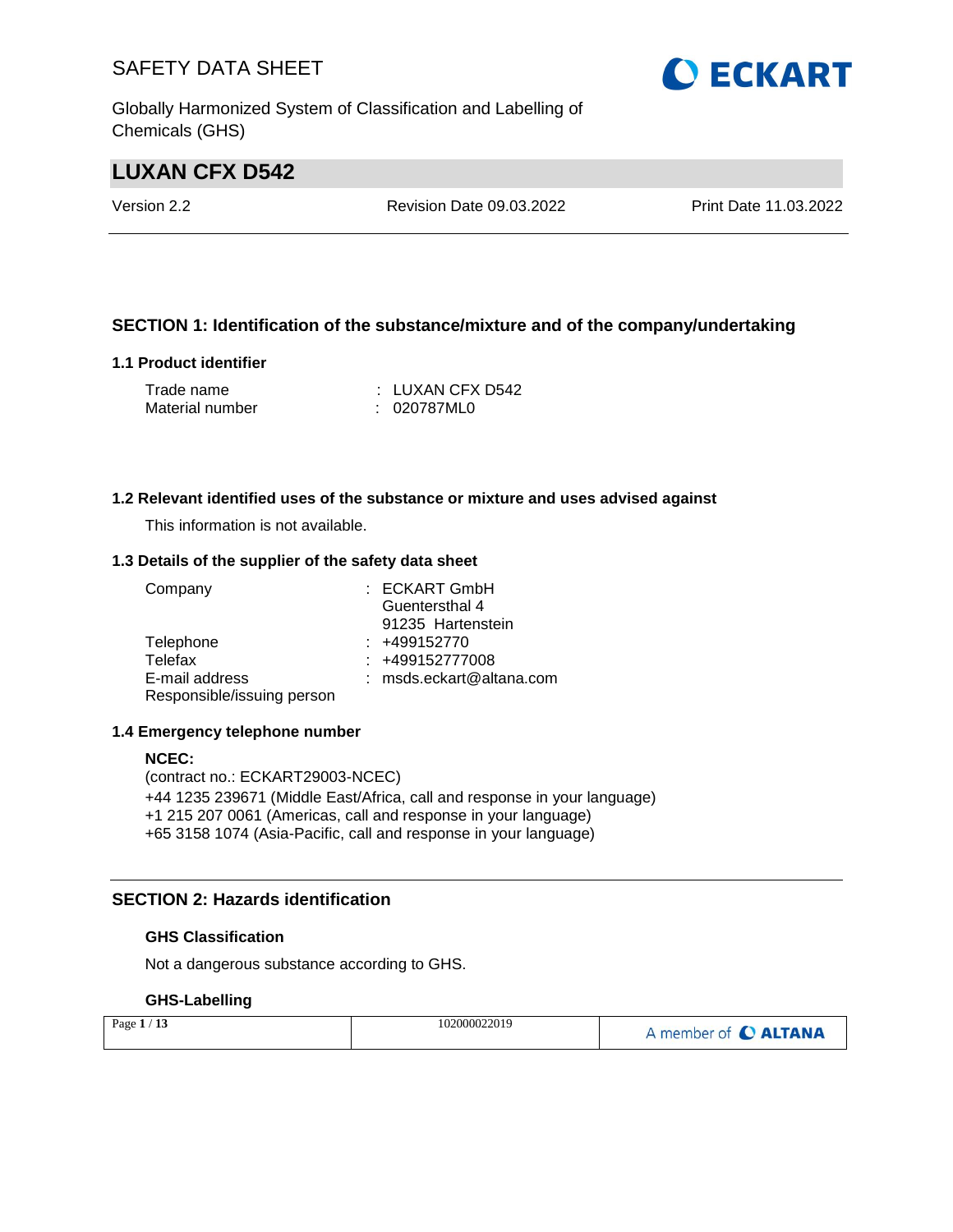Globally Harmonized System of Classification and Labelling of Chemicals (GHS)

# **LUXAN CFX D542**

Version 2.2 Revision Date 09.03.2022 Print Date 11.03.2022

Not a hazardous substance or mixture according to the Globally Harmonised System (GHS).

**Hazardous components which must be listed on the label**

### **SECTION 3: Composition/information on ingredients**

Substance No. **:** :

No hazardous ingredientsFor the full text of the H-Statements mentioned in this Section, see Section 16.

### **SECTION 4: First aid measures**

### **4.1 Description of first aid measures**

| General advice          | : Do not leave the victim unattended.                                                                                                                                           |
|-------------------------|---------------------------------------------------------------------------------------------------------------------------------------------------------------------------------|
| If inhaled              | : If unconscious, place in recovery position and seek medical<br>advice.<br>If symptoms persist, call a physician.                                                              |
| In case of skin contact | : Wash off with soap and water.                                                                                                                                                 |
| In case of eye contact  | : Remove contact lenses.<br>If eye irritation persists, consult a specialist.                                                                                                   |
| If swallowed            | : Keep respiratory tract clear.<br>Do not give milk or alcoholic beverages.<br>Never give anything by mouth to an unconscious person.<br>If symptoms persist, call a physician. |

#### **4.2 Most important symptoms and effects, both acute and delayed**

This information is not available.

| Page $2/13$ | 102000022019 | member of C ALTANA |
|-------------|--------------|--------------------|
|-------------|--------------|--------------------|

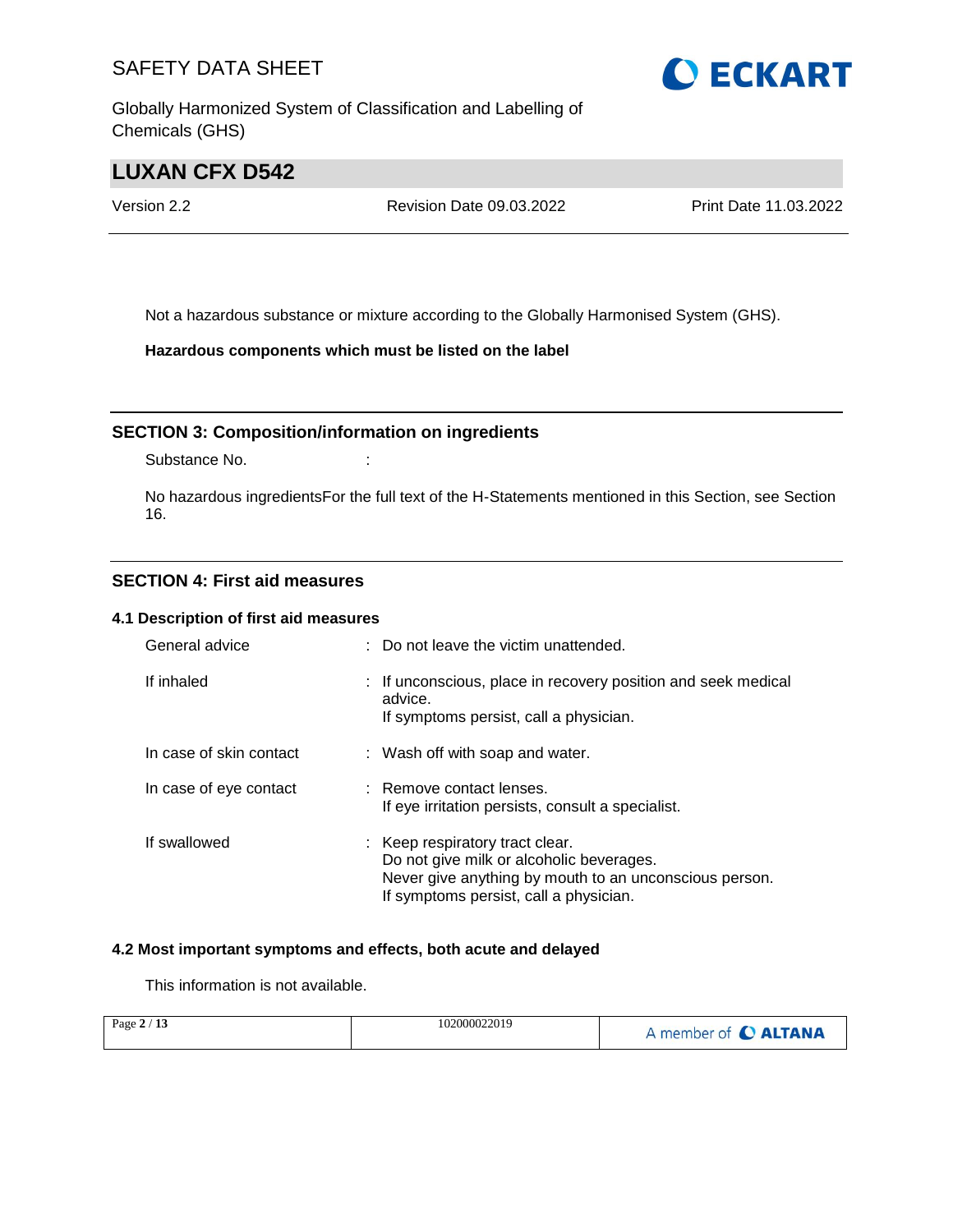Globally Harmonized System of Classification and Labelling of Chemicals (GHS)

# **LUXAN CFX D542**

| Version 2.2 | <b>Revision Date 09.03.2022</b> | Print Date 11.03.2022 |
|-------------|---------------------------------|-----------------------|
|             |                                 |                       |

#### **4.3 Indication of any immediate medical attention and special treatment needed**

This information is not available.

#### **SECTION 5: Firefighting measures**

#### **5.1 Extinguishing media**

Suitable extinguishing media : Foam, Carbon dioxide (CO2), ABC powder

#### **5.2 Special hazards arising from the substance or mixture**

This information is not available.

#### **5.3 Advice for firefighters**

| Special protective equipment<br>for firefighters | : Wear self-contained breathing apparatus for firefighting if<br>necessary.                                                                            |
|--------------------------------------------------|--------------------------------------------------------------------------------------------------------------------------------------------------------|
| Further information                              | : Standard procedure for chemical fires. Use extinguishing<br>measures that are appropriate to local circumstances and the<br>surrounding environment. |

### **SECTION 6: Accidental release measures**

#### **6.1 Personal precautions, protective equipment and emergency procedures**

Personal precautions : Avoid dust formation.

#### **6.2 Environmental precautions**

| Environmental precautions |  |  | No special environmental precautions required. |  |  |
|---------------------------|--|--|------------------------------------------------|--|--|
|---------------------------|--|--|------------------------------------------------|--|--|

#### **6.3 Methods and materials for containment and cleaning up**

| Methods for cleaning up | : Pick up and arrange disposal without creating dust.<br>Sweep up and shovel.<br>Keep in suitable, closed containers for disposal. |                      |
|-------------------------|------------------------------------------------------------------------------------------------------------------------------------|----------------------|
| Page $3/13$             | 102000022019                                                                                                                       | A member of C ALTANA |

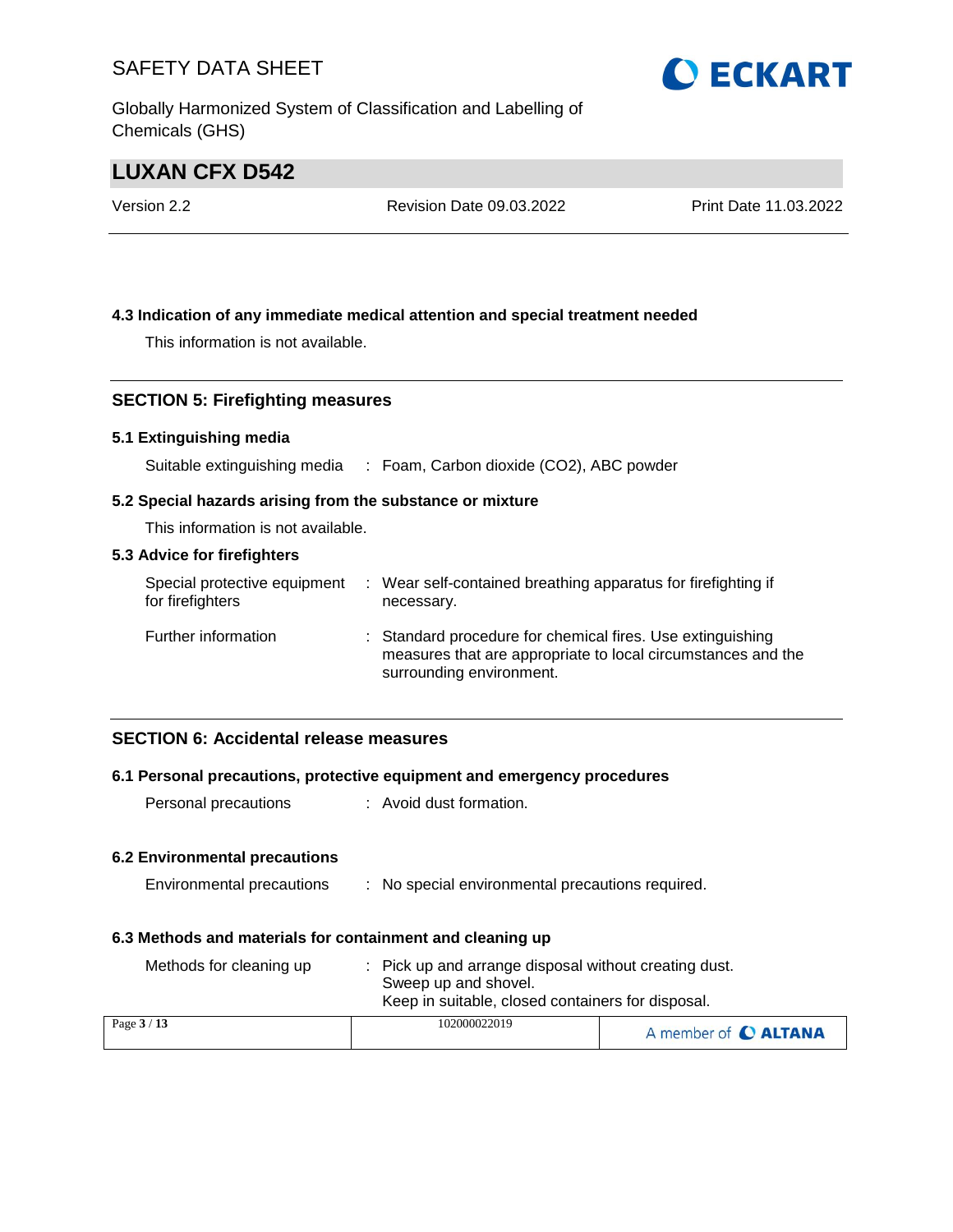Globally Harmonized System of Classification and Labelling of Chemicals (GHS)

# **LUXAN CFX D542**

Version 2.2 Revision Date 09.03.2022 Print Date 11.03.2022

#### **6.4 Reference to other sections**

This information is not available.

### **SECTION 7: Handling and storage**

#### **7.1 Precautions for safe handling**

| Advice on safe handling                            | : For personal protection see section 8. Smoking, eating and<br>drinking should be prohibited in the application area. |
|----------------------------------------------------|------------------------------------------------------------------------------------------------------------------------|
| Advice on protection against<br>fire and explosion | : Provide appropriate exhaust ventilation at places where dust<br>is formed.                                           |
| Hygiene measures                                   | : General industrial hygiene practice.                                                                                 |

#### **7.2 Conditions for safe storage, including any incompatibilities**

| Requirements for storage<br>areas and containers | : Electrical installations / working materials must comply with<br>the technological safety standards. |
|--------------------------------------------------|--------------------------------------------------------------------------------------------------------|
| Advice on common storage                         | : No materials to be especially mentioned.                                                             |
| Other data                                       | : Keep in a dry place. No decomposition if stored and applied<br>as directed.                          |

#### **7.3 Specific end use(s)**

This information is not available.

### **SECTION 8: Exposure controls/personal protection**

#### **8.1 Control parameters**

**Germany:**

| Page $4/13$ | 102000022019 | A member of C ALTANA |
|-------------|--------------|----------------------|
|-------------|--------------|----------------------|

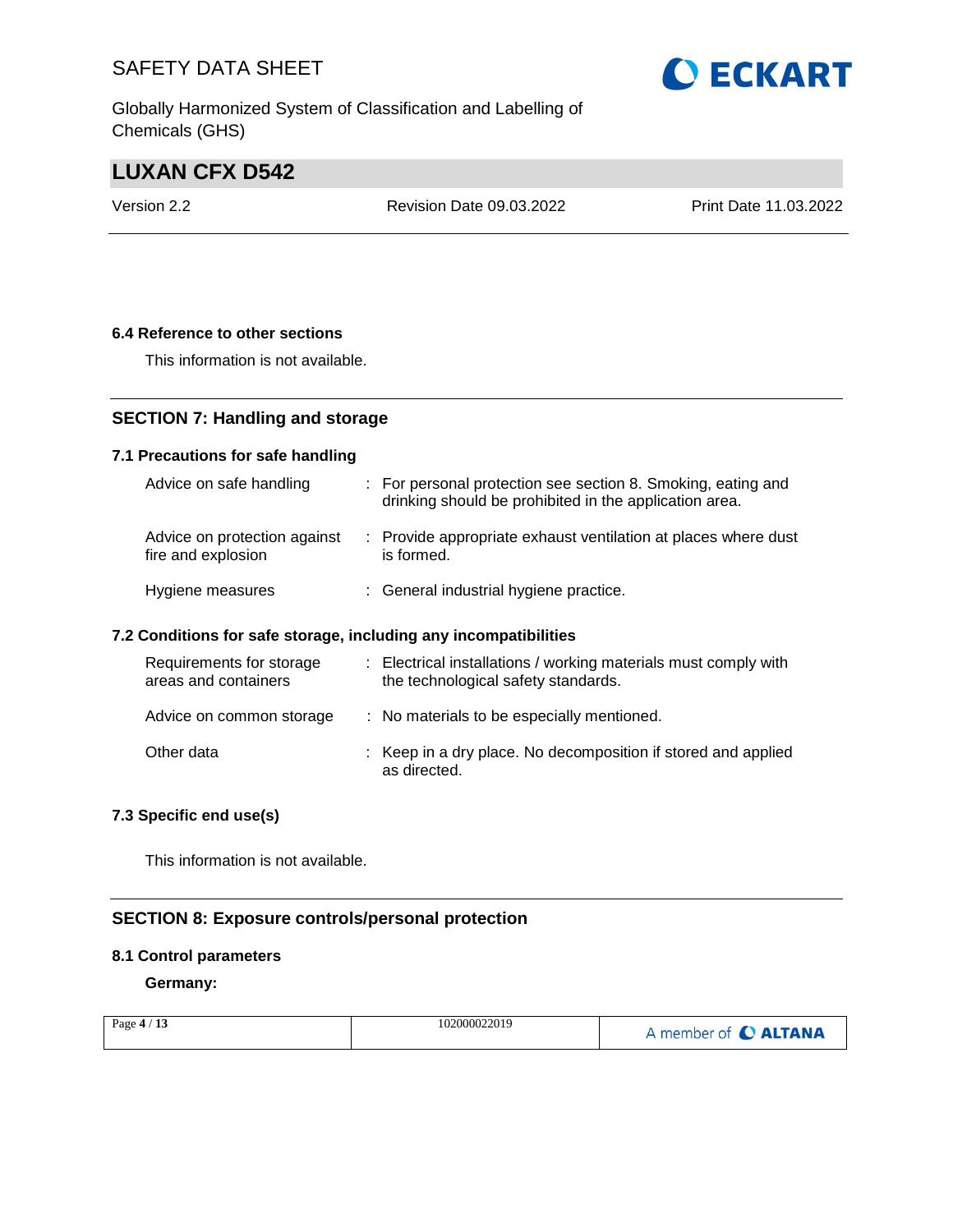

Globally Harmonized System of Classification and Labelling of Chemicals (GHS)

# **LUXAN CFX D542**

Version 2.2 Revision Date 09.03.2022 Print Date 11.03.2022

| Components                                 | CAS-No.   | Value type<br>(Form of<br>exposure)                                                                                                                                                                                                                                                                                                                                             | Control<br>parameters | Update     | Basis       |
|--------------------------------------------|-----------|---------------------------------------------------------------------------------------------------------------------------------------------------------------------------------------------------------------------------------------------------------------------------------------------------------------------------------------------------------------------------------|-----------------------|------------|-------------|
| diiron trioxide                            | 1309-37-1 | AGW (Inhalable<br>fraction)                                                                                                                                                                                                                                                                                                                                                     | 10 mg/m $3$           | 2014-04-02 | DE TRGS 900 |
| Peak-limit: excursion<br>factor (category) |           | 2; (II)                                                                                                                                                                                                                                                                                                                                                                         |                       |            |             |
| diiron trioxide                            | 1309-37-1 | AGW (Alveolate<br>fraction)                                                                                                                                                                                                                                                                                                                                                     | 1,25 mg/m3            | 2014-04-02 | DE TRGS 900 |
| Peak-limit: excursion<br>factor (category) |           | 2; (II)                                                                                                                                                                                                                                                                                                                                                                         |                       |            |             |
| diiron trioxide                            | 1309-37-1 | AGW (Alveolate<br>fraction)                                                                                                                                                                                                                                                                                                                                                     | $2,6$ mg/m $3$        | 2009-02-16 | DE TRGS 900 |
| Peak-limit: excursion<br>factor (category) |           | 2; (II)                                                                                                                                                                                                                                                                                                                                                                         |                       |            |             |
| Further information                        |           | Commission for dangerous substances                                                                                                                                                                                                                                                                                                                                             |                       |            |             |
| silicon<br>dioxide                         | 7631-86-9 | AGW (Inhalable<br>fraction)                                                                                                                                                                                                                                                                                                                                                     | $4$ mg/m $3$          | 2013-09-19 | DE TRGS 900 |
| Further information                        |           | Senate commission for the review of compounds at the work<br>place dangerous for the health (MAK-commission). Colloidal<br>amorphous silica, including pyrogenic silica and in wet processes<br>manufactured silica (precipitated silica, silicagel). When there is<br>compliance with the OEL and biological tolerance values, there is<br>no risk of harming the unborn child |                       |            |             |

**United States of America (USA):**

#### **8.2 Exposure controls**

#### **Personal protective equipment**

| Eye protection | : Safety glasses |
|----------------|------------------|
|                |                  |

Skin and body protection : Protective suit

Respiratory protection : No personal respiratory protective equipment normally

| Page $5/13$ | 102000022019 | A member of C ALTANA |
|-------------|--------------|----------------------|
|-------------|--------------|----------------------|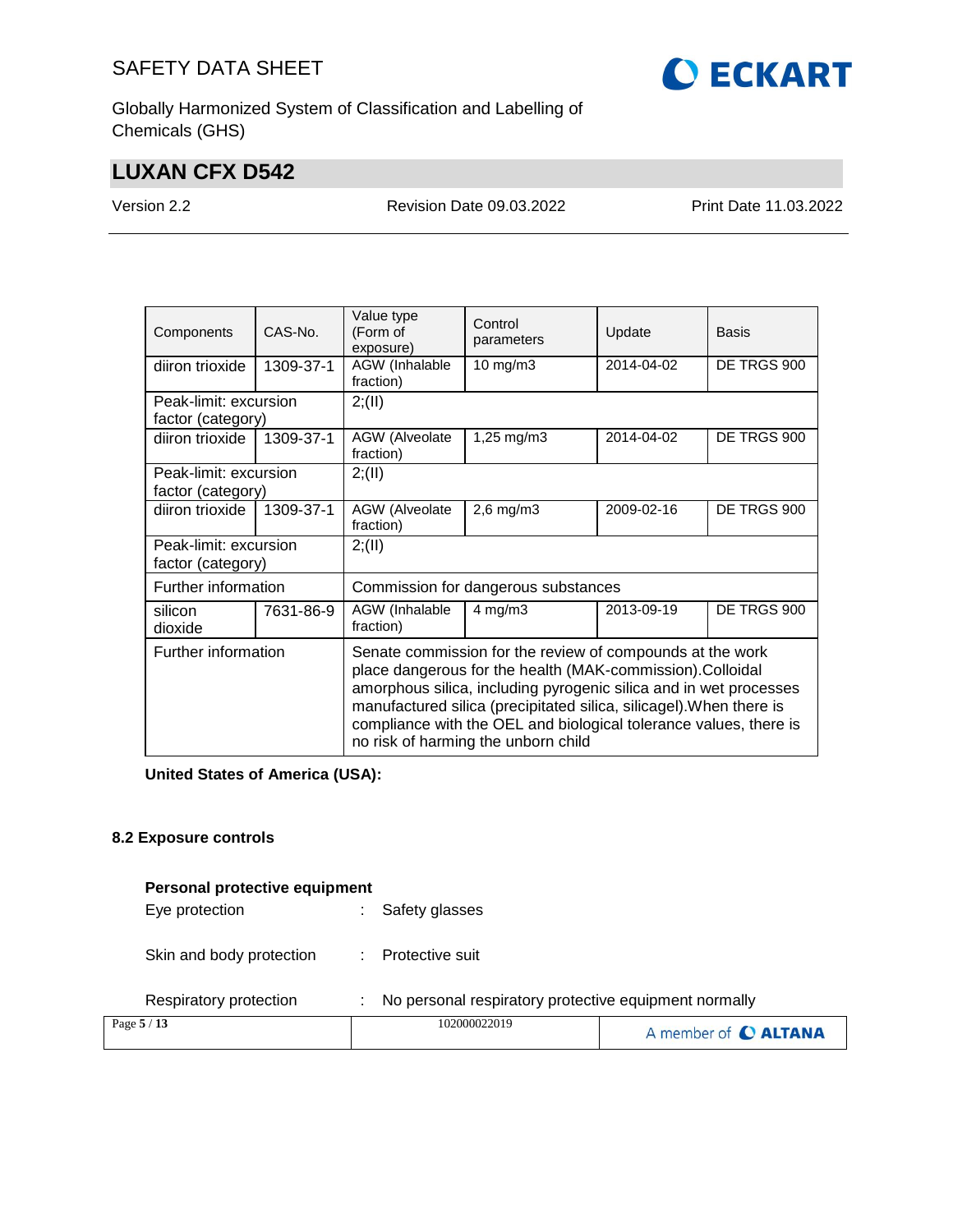Globally Harmonized System of Classification and Labelling of Chemicals (GHS)



# **LUXAN CFX D542**

Version 2.2 Revision Date 09.03.2022 Print Date 11.03.2022

required.

**Environmental exposure controls** : No special environmental precautions required.

### **SECTION 9: Physical and chemical properties**

#### **9.1 Information on basic physical and chemical properties**

| Page 6 / 13                            | 102000022019      | A member of <b>C ALTANA</b>                 |
|----------------------------------------|-------------------|---------------------------------------------|
| Partition coefficient: n-octanol/water | No data available |                                             |
| Solubility in other solvents           | No data available |                                             |
| Miscibility with water                 | immiscible        |                                             |
| Water solubility                       | No data available |                                             |
| Density                                | No data available |                                             |
| Vapour pressure                        | No data available |                                             |
| Lower explosion limit                  | No data available |                                             |
| Upper explosion limit                  | No data available |                                             |
| Auto-flammability                      | No data available |                                             |
| Flammability (solid, gas)              | No data available |                                             |
| <b>Bulk density</b>                    | No data available |                                             |
| Flash point                            | No data available |                                             |
| Boiling point/boiling range            | No data available |                                             |
| Freezing point                         | No data available |                                             |
| pH                                     |                   | substance/mixture is non-soluble (in water) |
| Odour                                  | : characteristic  |                                             |
| Colour                                 | light cream       |                                             |
|                                        |                   |                                             |
| Appearance                             | : powder          |                                             |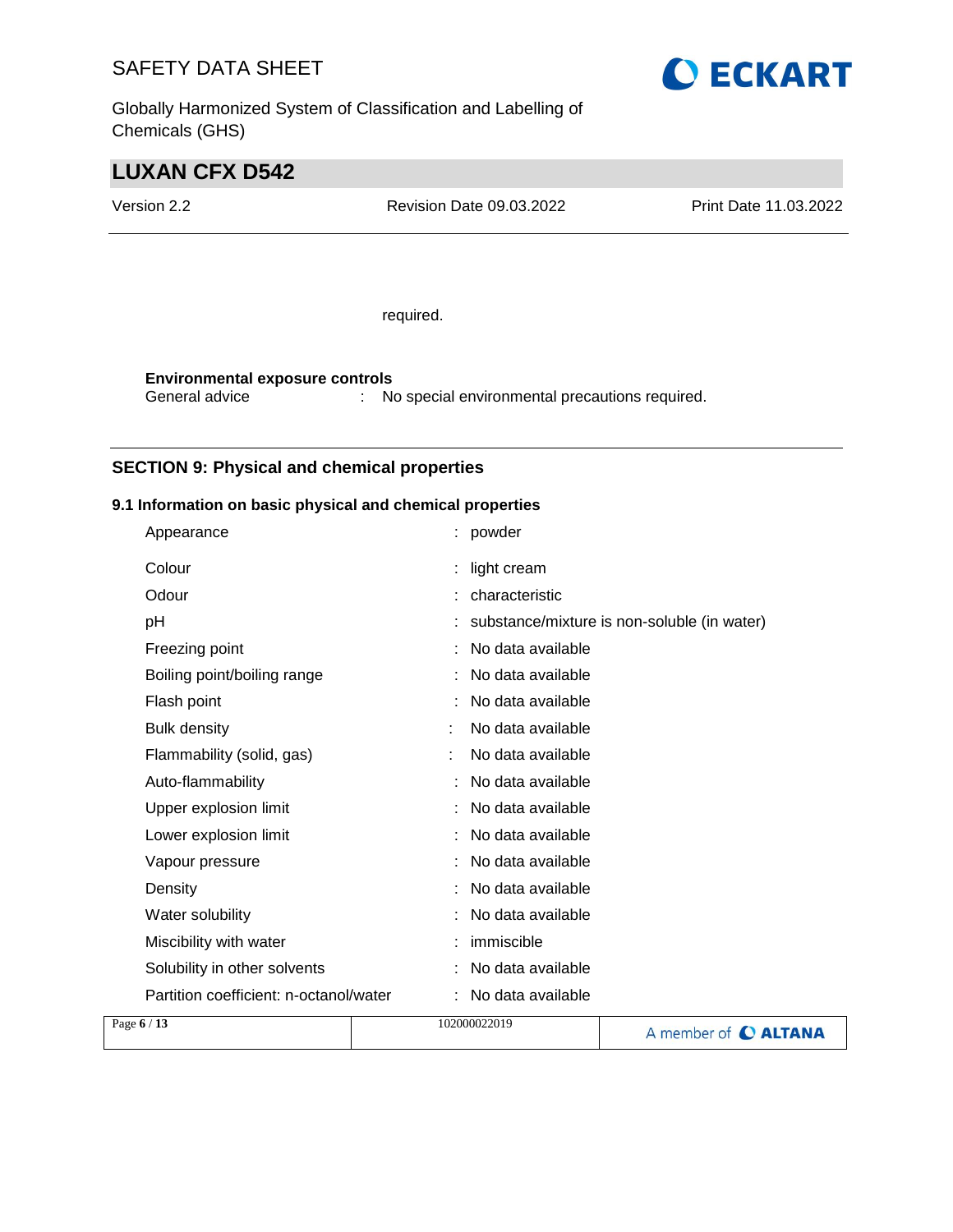Globally Harmonized System of Classification and Labelling of Chemicals (GHS)

# **LUXAN CFX D542**

| Version 2.2 | <b>Revision Date 09.03.2022</b> | <b>Print Date 11.03.2022</b> |
|-------------|---------------------------------|------------------------------|
|             |                                 |                              |

| Ignition temperature  | : No data available   |
|-----------------------|-----------------------|
| Thermal decomposition | : No data available   |
| Viscosity, dynamic    | $:$ No data available |
| Viscosity, kinematic  | : No data available   |
| Flow time             | : No data available   |

#### **9.2 Other information**

No data available

### **SECTION 10: Stability and reactivity**

#### **10.1 Reactivity**

No decomposition if stored and applied as directed.

#### **10.2 Chemical stability**

No decomposition if stored and applied as directed.

### **10.3 Possibility of hazardous reactions**

| Hazardous reactions         | : Stable under recommended storage conditions.                                         |
|-----------------------------|----------------------------------------------------------------------------------------|
|                             | Stable under recommended storage conditions., No hazards<br>to be specially mentioned. |
| 10.4 Conditions to avoid    |                                                                                        |
| Conditions to avoid         | $:$ No data available                                                                  |
|                             | No data available                                                                      |
| 10.5 Incompatible materials |                                                                                        |

Materials to avoid : No data available

| Page $7/13$ | 102000022019 | A member of C ALTANA |
|-------------|--------------|----------------------|
|             |              |                      |

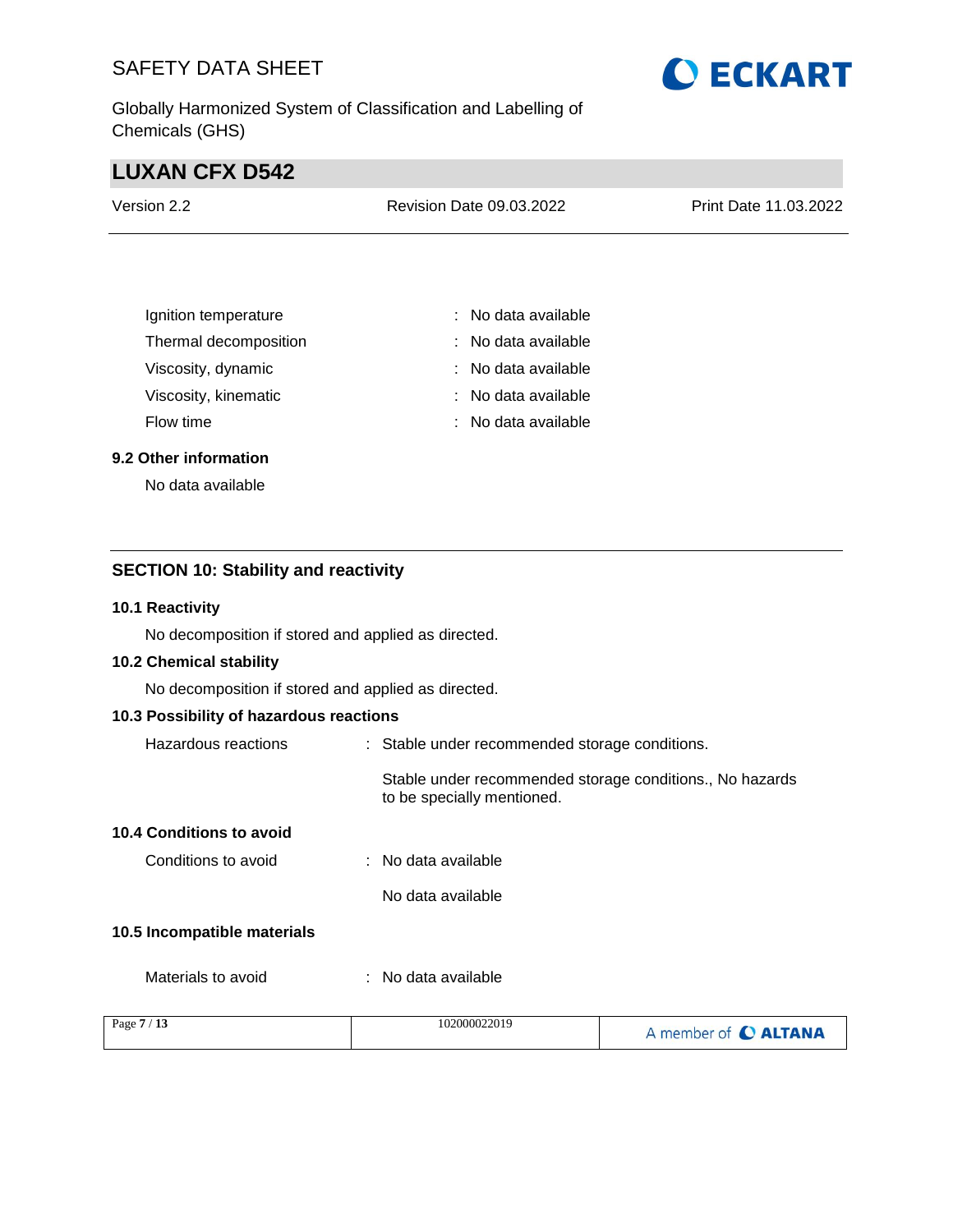Globally Harmonized System of Classification and Labelling of Chemicals (GHS)

# **LUXAN CFX D542**

| Version 2.2 | Revision Date 09.03.2022 | <b>Print Date 11.03.2022</b> |
|-------------|--------------------------|------------------------------|
|             |                          |                              |

#### **10.6 Hazardous decomposition products**

| Hazardous decomposition<br>products | $:$ No data available |
|-------------------------------------|-----------------------|
| Other information                   | : No data available   |

#### **SECTION 11: Toxicological information**

#### **11.1 Information on toxicological effects**

#### **Acute toxicity**

No data available

#### **Skin corrosion/irritation**

No data available

#### **Serious eye damage/eye irritation**

No data available

### **Respiratory or skin sensitisation**

No data available

#### **Carcinogenicity**

No data available

#### **Toxicity to reproduction/fertility**

No data available

#### **Reprod.Tox./Development/Teratogenicity**

No data available

| Page $8/13$ | 102000022019 | A member of C ALTANA |
|-------------|--------------|----------------------|
|-------------|--------------|----------------------|

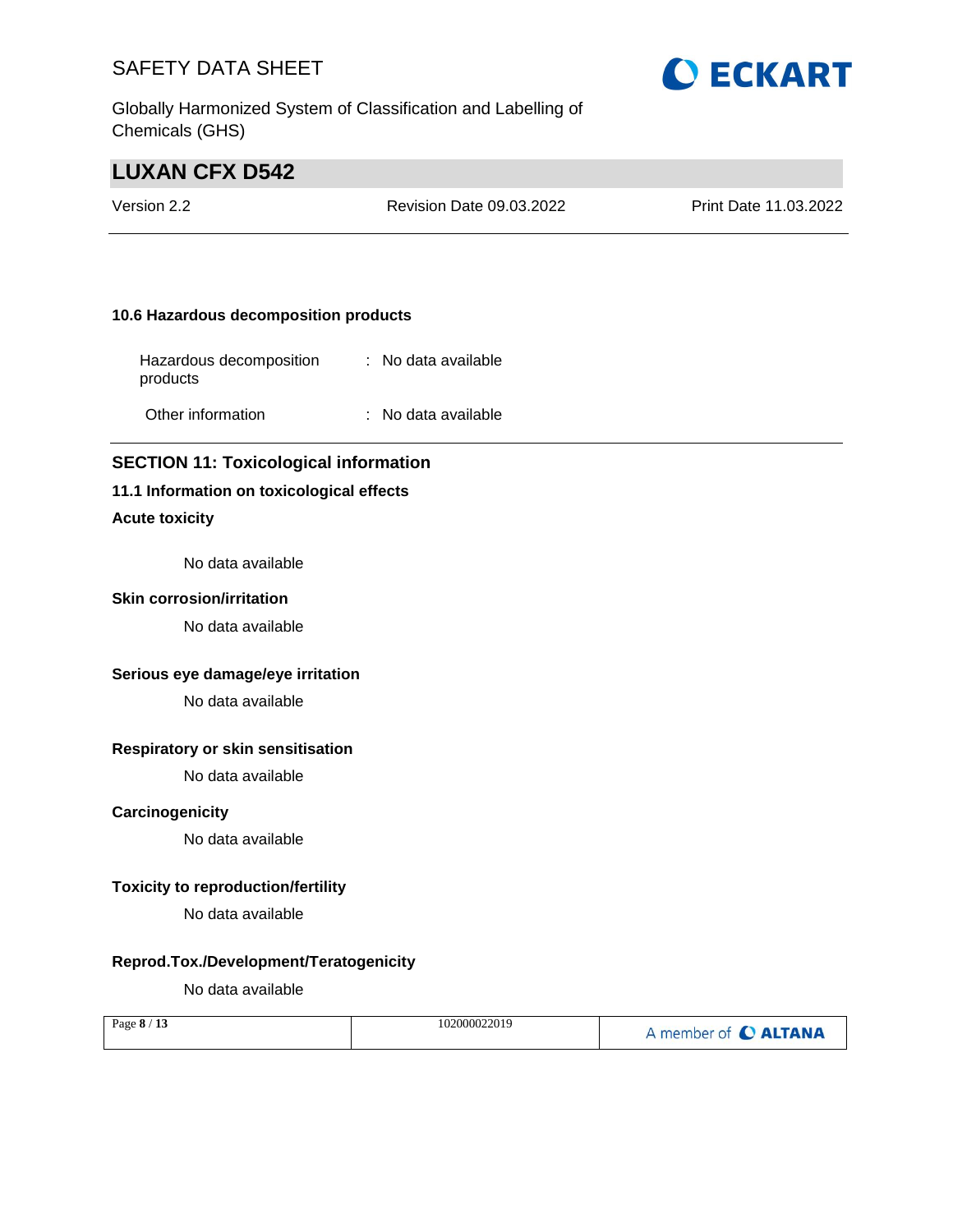Globally Harmonized System of Classification and Labelling of Chemicals (GHS)

# **LUXAN CFX D542**

Version 2.2 Revision Date 09.03.2022 Print Date 11.03.2022

### **STOT - single exposure**

No data available

### **STOT - repeated exposure**

No data available

### **Aspiration toxicity**

No data available

#### **Further information**

#### **Product**

No data available

### **SECTION 12: Ecological information**

### **12.1 Toxicity**

No data available

#### **12.2 Persistence and degradability**

No data available

#### **12.3 Bioaccumulative potential**

No data available

| Page $9/13$ | 102000022019 | A member of C ALTANA |
|-------------|--------------|----------------------|
|-------------|--------------|----------------------|

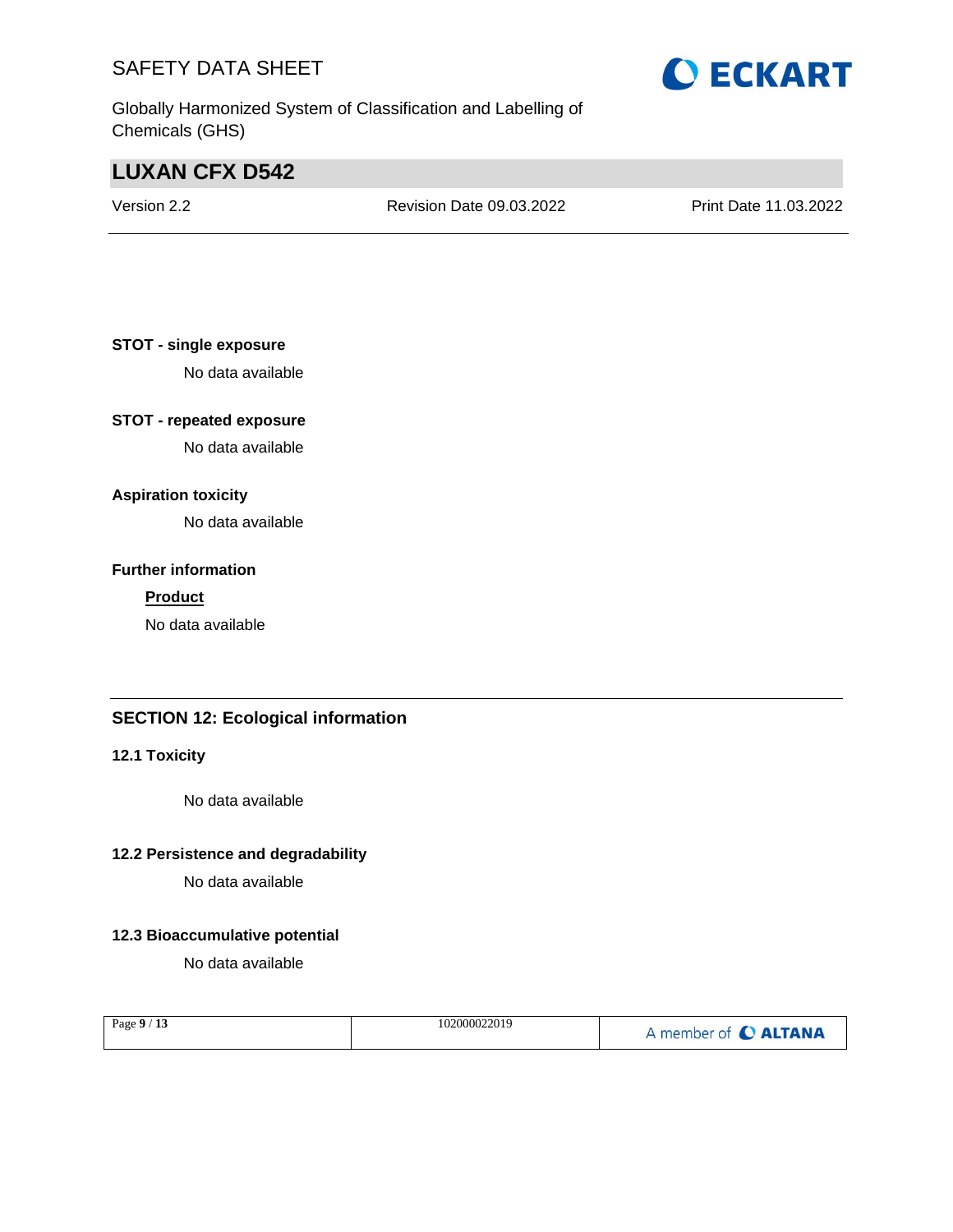

Globally Harmonized System of Classification and Labelling of Chemicals (GHS)

# **LUXAN CFX D542**

| Version 2.2 | <b>Revision Date 09.03.2022</b> | Print Date 11.03.2022 |
|-------------|---------------------------------|-----------------------|
|             |                                 |                       |

### **12.4 Mobility in soil**

No data available

### **12.5 Results of PBT and vPvB assessment**

No data available

#### **12.6 Other adverse effects**

#### **Product:**

| Additional ecological | : No data available |
|-----------------------|---------------------|
| information           |                     |

### **SECTION 13: Disposal considerations**

#### **13.1 Waste treatment methods**

Contaminated packaging : Empty containers should be taken to an approved waste handling site for recycling or disposal.

### **SECTION 14: Transport information**

# **14.1 UN number ADR** Not dangerous goods **TDG** Not dangerous goods **CFR**

| Page 10 / 13 | 102000022019 | A member of C ALTANA |
|--------------|--------------|----------------------|
|              |              |                      |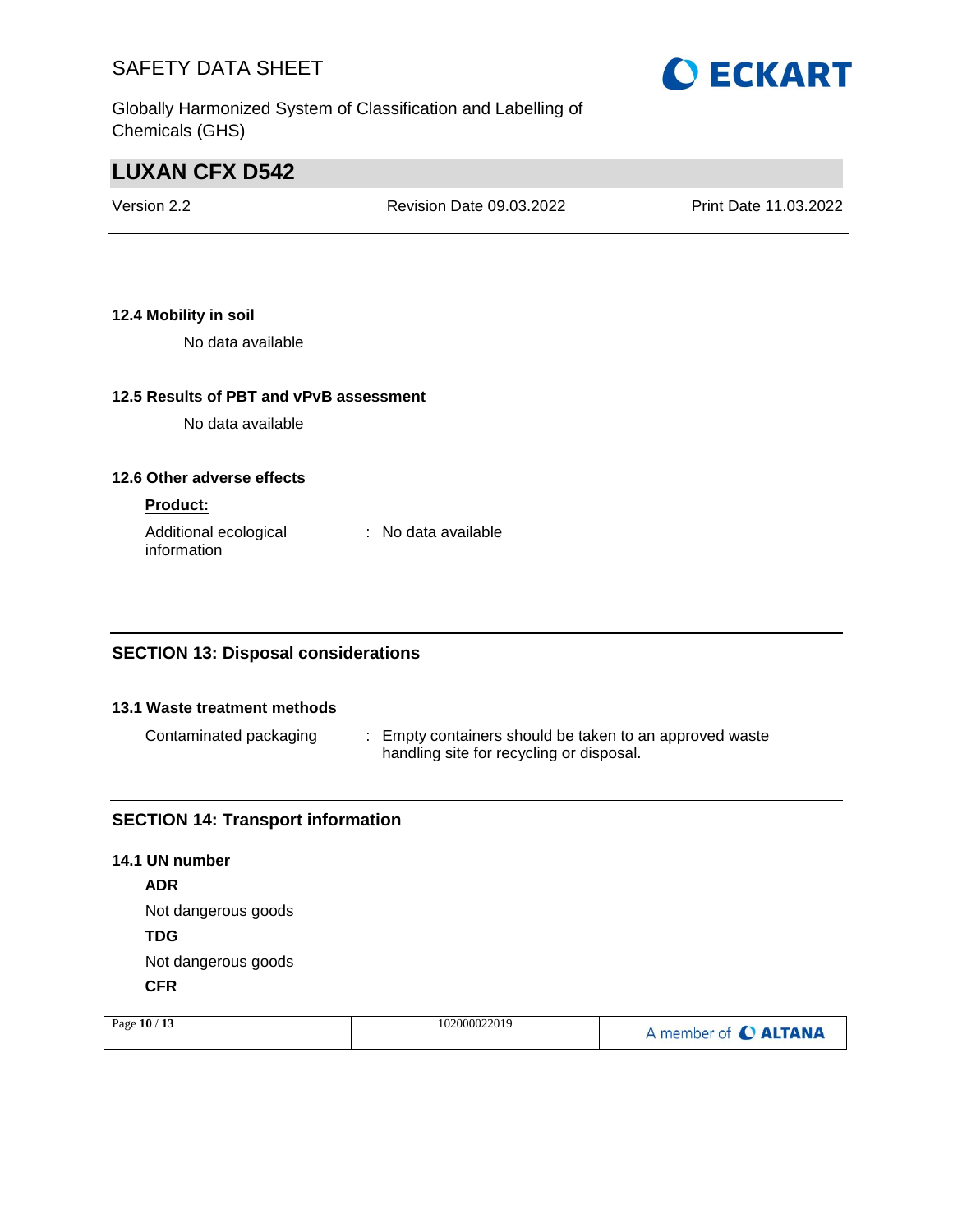

Globally Harmonized System of Classification and Labelling of Chemicals (GHS)

# **LUXAN CFX D542**

Version 2.2 Revision Date 09.03.2022 Print Date 11.03.2022

| Not dangerous goods         |
|-----------------------------|
| <b>IMDG</b>                 |
| Not dangerous goods         |
| <b>IATA</b>                 |
| Not dangerous goods         |
| 14.2 Proper shipping name   |
| <b>ADR</b>                  |
| Not dangerous goods         |
| <b>TDG</b>                  |
| Not dangerous goods         |
| <b>CFR</b>                  |
| Not dangerous goods         |
| <b>IMDG</b>                 |
| Not dangerous goods         |
| <b>IATA</b>                 |
| Not dangerous goods         |
| 14.3 Transport hazard class |
| <b>ADR</b>                  |
| Not dangerous goods         |
| <b>TDG</b>                  |
| Not dangerous goods         |
| <b>CFR</b>                  |
| Not dangerous goods         |
| <b>IMDG</b>                 |
| Not dangerous goods         |
| <b>IATA</b>                 |
| Not dangerous goods         |
|                             |

| Page $11/13$ | 102000022019 | A member of C ALTANA |
|--------------|--------------|----------------------|
|              |              |                      |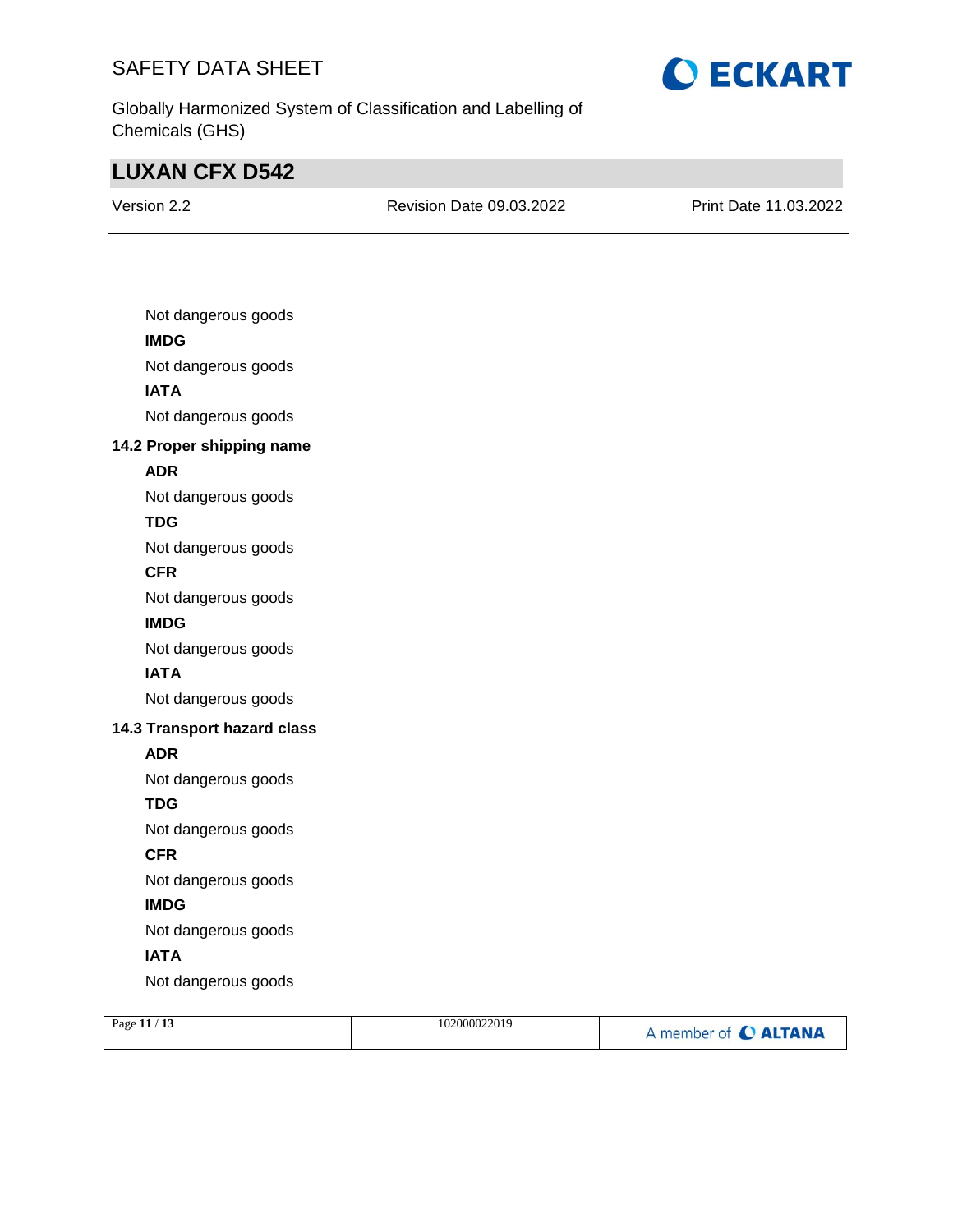

Globally Harmonized System of Classification and Labelling of Chemicals (GHS)

# **LUXAN CFX D542**

Version 2.2 Revision Date 09.03.2022 Print Date 11.03.2022

### **14.4 Packing group**

### **ADR**

Not dangerous goods

#### **TDG**

Not dangerous goods

**CFR**

Not dangerous goods

### **IMDG**

Not dangerous goods

### **IATA**

Not dangerous goods

**14.5 Environmental hazards**

### **14.6 Special precautions for user**

Not classified as dangerous in the meaning of transport regulations.

# **14.7 Transport in bulk according to Annex II of MARPOL 73/78 and the IBC Code**

No data available

### **SECTION 15: Regulatory information**

#### **15.1 Safety, health and environmental regulations/legislation specific for the substance or mixture**

REACH - Candidate List of Substances of Very High Concern for Authorisation (Article 59). : Not applicable

| Page $12/13$ | 102000022019 | A member of C ALTANA |
|--------------|--------------|----------------------|
|--------------|--------------|----------------------|